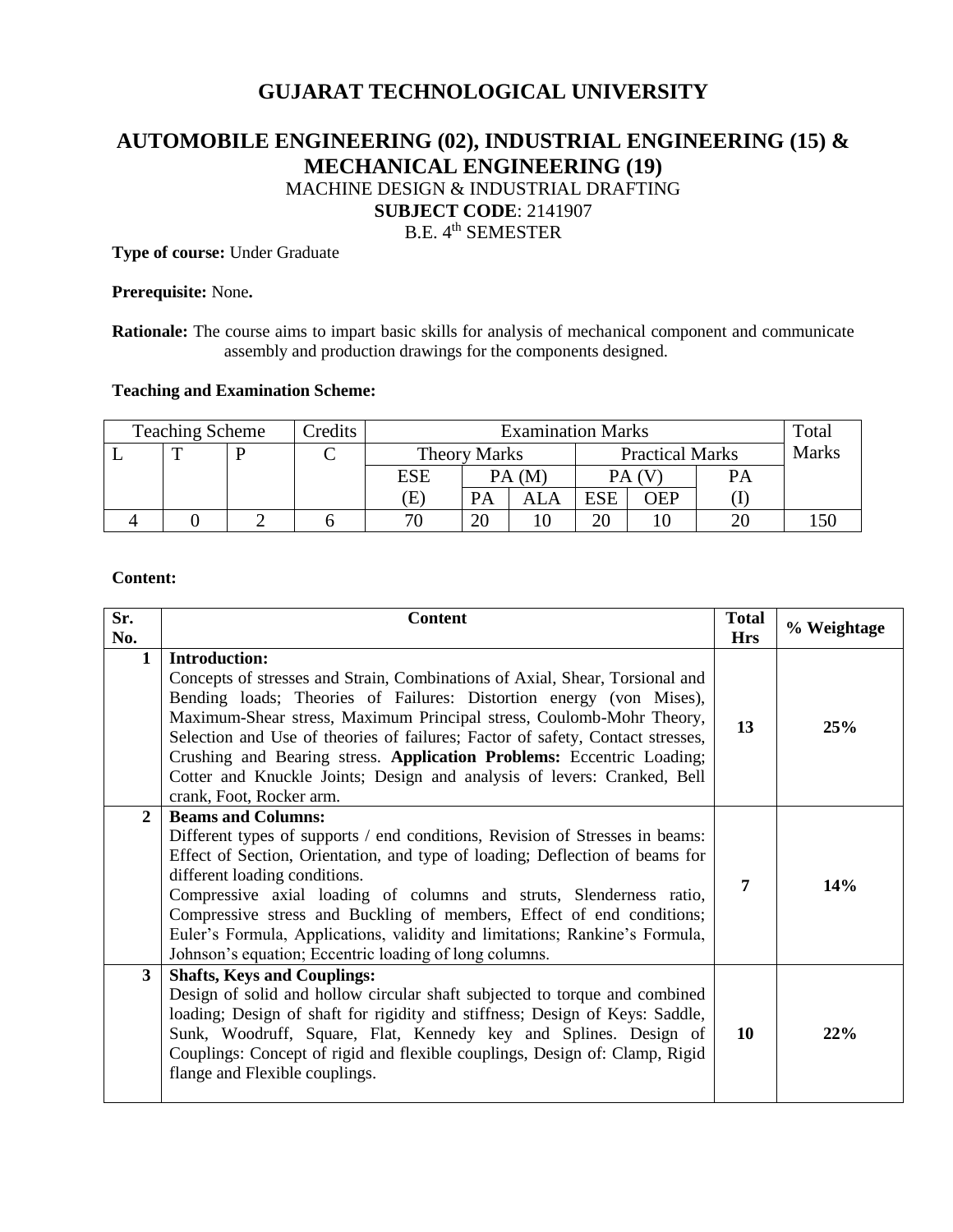| $\overline{\mathbf{4}}$ | <b>Power Screws and Threaded Joints:</b><br>Forms of thread, Single and Multiple threaded screw, Terminology of power<br>screw, Torque requirement of lifting/lowering, Self-locking, Efficiency of<br>threads, coefficient of friction, design of screw and nut. Basic types of screw<br>fastening, Cap and Set screw, Bolt of Uniform strength, locking devices,<br>Terminology of Screw thread, Bolted Joint: Simple and Eccentric loading,<br>Torque requirement for bolt tightening, Design of turnbuckle, Elastic analysis<br>of bolted joints.<br><b>Welded and Riveted Joints:</b><br>Welded joints: stress relieving of welded joints, Strength of butt and fillet<br>joint, Eccentric load in the plane of weld, Welded joint subjected to bending<br>and torsion. Riveted joints: rivet materials, types of failure, strength and<br>efficiency of joint, Caulking and Fullering, Longitudinal and Circumferential<br>lap joint, Eccentrically loaded riveted joint. | 18    | 25% |
|-------------------------|---------------------------------------------------------------------------------------------------------------------------------------------------------------------------------------------------------------------------------------------------------------------------------------------------------------------------------------------------------------------------------------------------------------------------------------------------------------------------------------------------------------------------------------------------------------------------------------------------------------------------------------------------------------------------------------------------------------------------------------------------------------------------------------------------------------------------------------------------------------------------------------------------------------------------------------------------------------------------------|-------|-----|
| 5                       | <b>Tolerances, Limits and Fits:</b><br>Introduction, Basic Definitions, Maximum Metal Condition, Least Metal<br>Condition, Grade of tolerance, Linear and Angular Tolerances, Fundamental<br>deviations, Types of Fits and its basis, Gauge design.                                                                                                                                                                                                                                                                                                                                                                                                                                                                                                                                                                                                                                                                                                                             | 6     | 14% |
|                         | Basic terminology of GD $\&$ T, Different tolerance characteristics, symbols<br>and tolerance modifiers, Different aspects of datums, Parameters of surface<br>texture and qualifications, Relation of surface roughness and various<br>manufacturing processes, Surface Lay Indication.                                                                                                                                                                                                                                                                                                                                                                                                                                                                                                                                                                                                                                                                                        | $* *$ |     |

**\*\* Should be covered during practical session with application to production/assembly drawings.**

# **Suggested Specification table with Marks (Theory):**

| <b>Distribution of Theory Marks</b> |       |           |         |       |  |  |
|-------------------------------------|-------|-----------|---------|-------|--|--|
| R Level                             | Level | A Level   | N Level | Level |  |  |
|                                     |       | - Q<br>10 |         |       |  |  |

**Legends: R: Remembrance; U: Understanding; A: Application, N: Analyze and E: Evaluate and above Levels (Revised Bloom's Taxonomy)**

Note: This specification table shall be treated as a general guideline for students and teachers. The actual distribution of marks in the question paper may vary slightly from above table

## **Reference Books:**

- 1. Design of Machine Elements, V B Bhandari, 3/e, McGraw Hill.
- 2. Machine Design: Fundamentals and Applications, P C Gope, 1/e PHI.
- 3. Fundamentals of Machine Component Design, R C Juvinall, 4/e, Wiley.
- 4. Machine Design: An Integrated Approach, R L Norton, Pearson
- 5. Machine Drawing, B Bhattacharyya, 1/e, Oxford Press.
- 6. Engineering Metrology and Measurements, N.V. Raghavendra & L. Krishnamurthy, Oxford Press.
- 7. Machine Drawing, K C John, PHI.
- 8. IS SP 46, 2003.

## **Course Outcome:**

After learning the course the students should be able to:

- 1. Students will be able to analyse components subjected to various mechanical loads.
- 2. Students will be able to analyse beams and columns for stresses and deflection.
- 3. Students will be able to design and analyse shafts, keys and couplings.